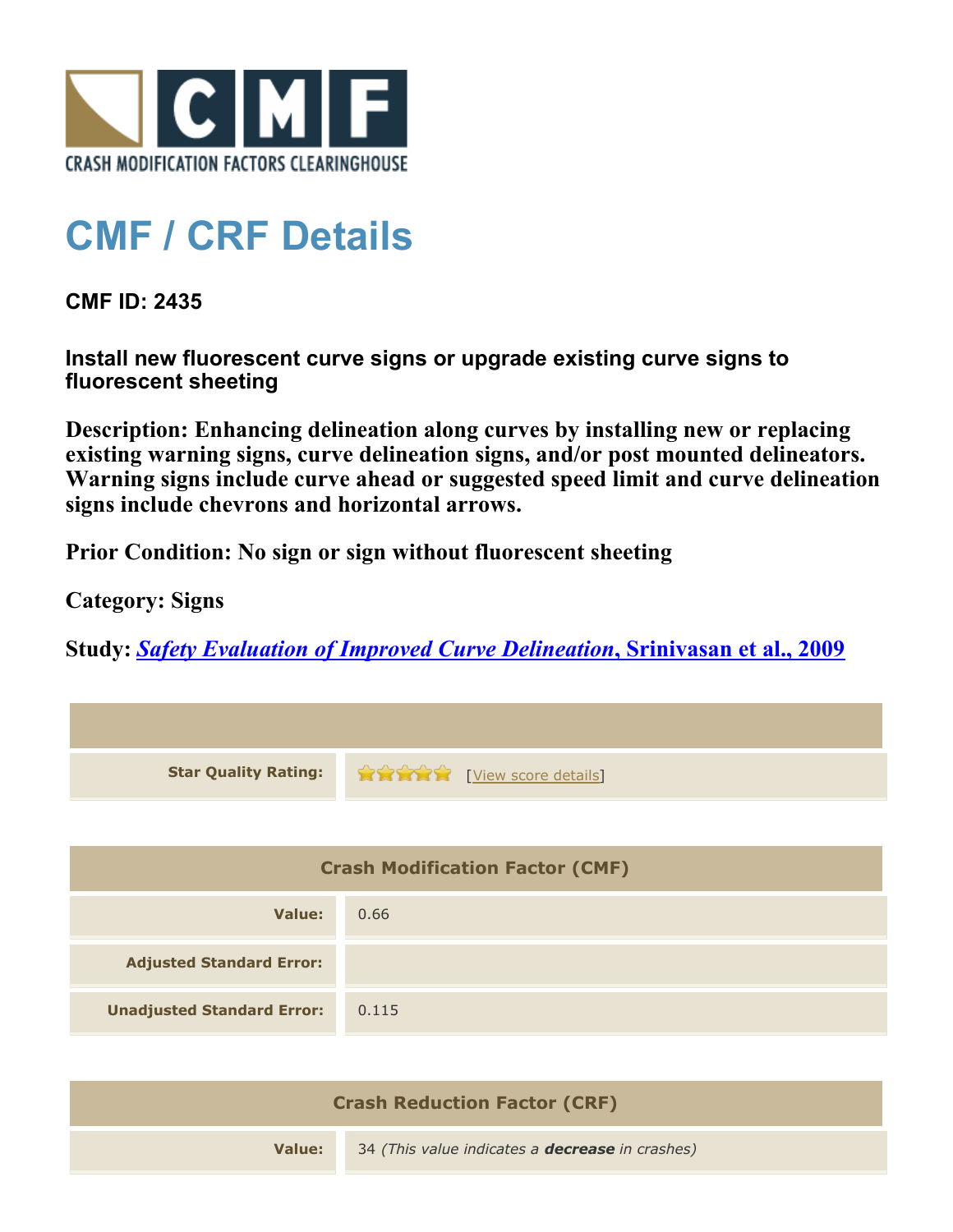**Adjusted Standard Error:**

**Unadjusted Standard Error:** 11.5

| <b>Applicability</b>                    |                                                               |
|-----------------------------------------|---------------------------------------------------------------|
| <b>Crash Type:</b>                      | Head on, Nighttime, Non-intersection, Run off road, Sideswipe |
| <b>Crash Severity:</b>                  | All                                                           |
| <b>Roadway Types:</b>                   | All                                                           |
| <b>Number of Lanes:</b>                 | $\overline{2}$                                                |
| <b>Road Division Type:</b>              | Undivided                                                     |
| <b>Speed Limit:</b>                     |                                                               |
| <b>Area Type:</b>                       | Rural                                                         |
| <b>Traffic Volume:</b>                  | 895 to 20479 Annual Average Daily Traffic (AADT)              |
| <b>Time of Day:</b>                     | Night                                                         |
| If countermeasure is intersection-based |                                                               |
| アルト・ショー ふじょう アイ                         |                                                               |

| <b>Intersection Type:</b>         |  |
|-----------------------------------|--|
| <b>Intersection Geometry:</b>     |  |
| <b>Traffic Control:</b>           |  |
| <b>Major Road Traffic Volume:</b> |  |
| <b>Minor Road Traffic Volume:</b> |  |

| <b>Development Details</b>      |              |
|---------------------------------|--------------|
| <b>Date Range of Data Used:</b> | 1997 to 2006 |
| <b>Municipality:</b>            |              |